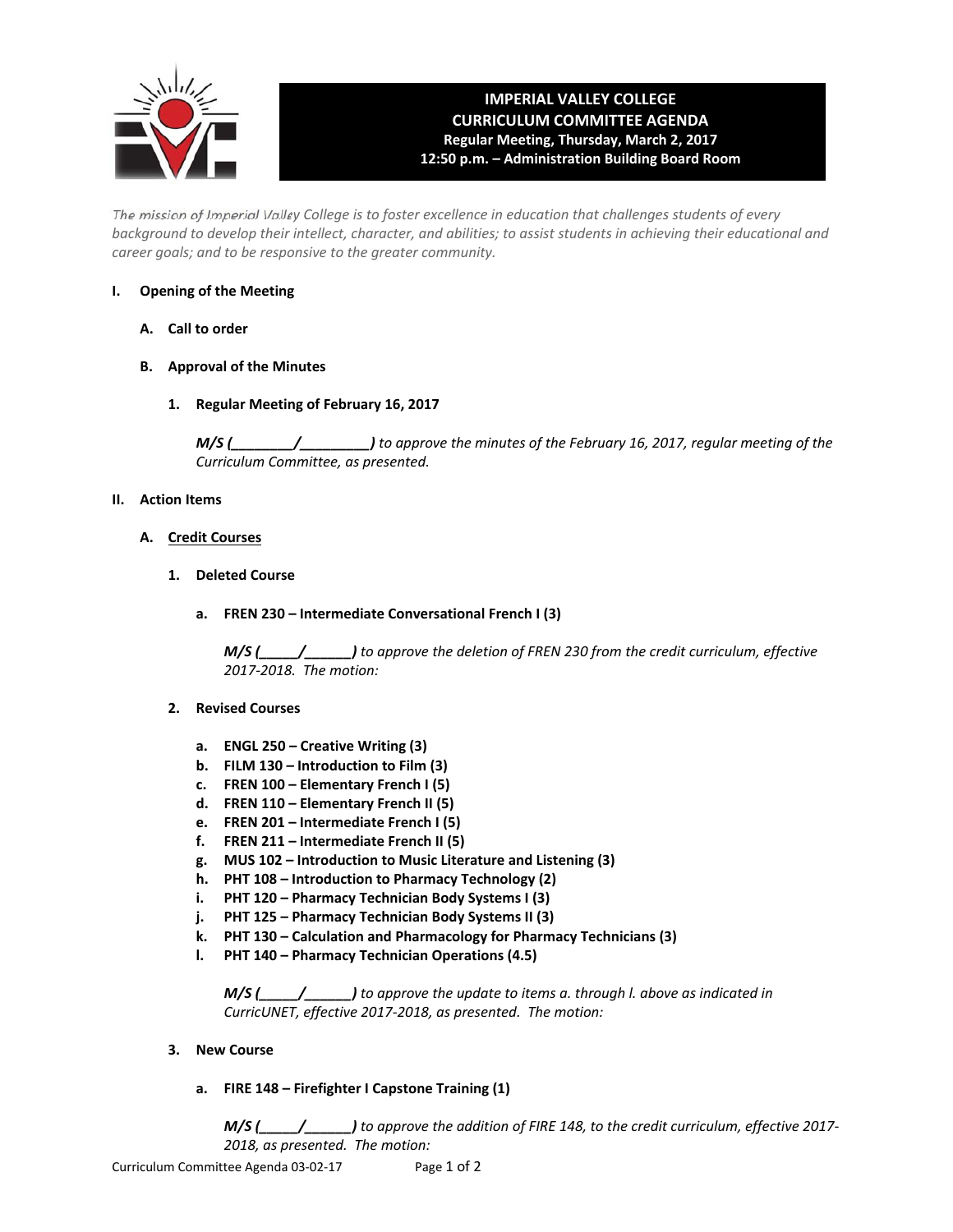## **B. Degrees and Certificates**

 **a. Emergency Medical Services Degree and Certificate**

 *M/S (\_\_\_\_\_/\_\_\_\_\_\_) to approve the update to the Emergency Medical Services Degree and Certificate, effective 2017‐2018, as presented. The motion:*

- **III. Discussion Items**
	- **1. Class Sizes**
- **IV. Information Items** 
	- **1. Short Course Titles**
- **V. Other Items**
- **VI. Next Regular Meeting: March 16, 2017, 12:50pm in the Board Room**

#### **VII. Adjournment**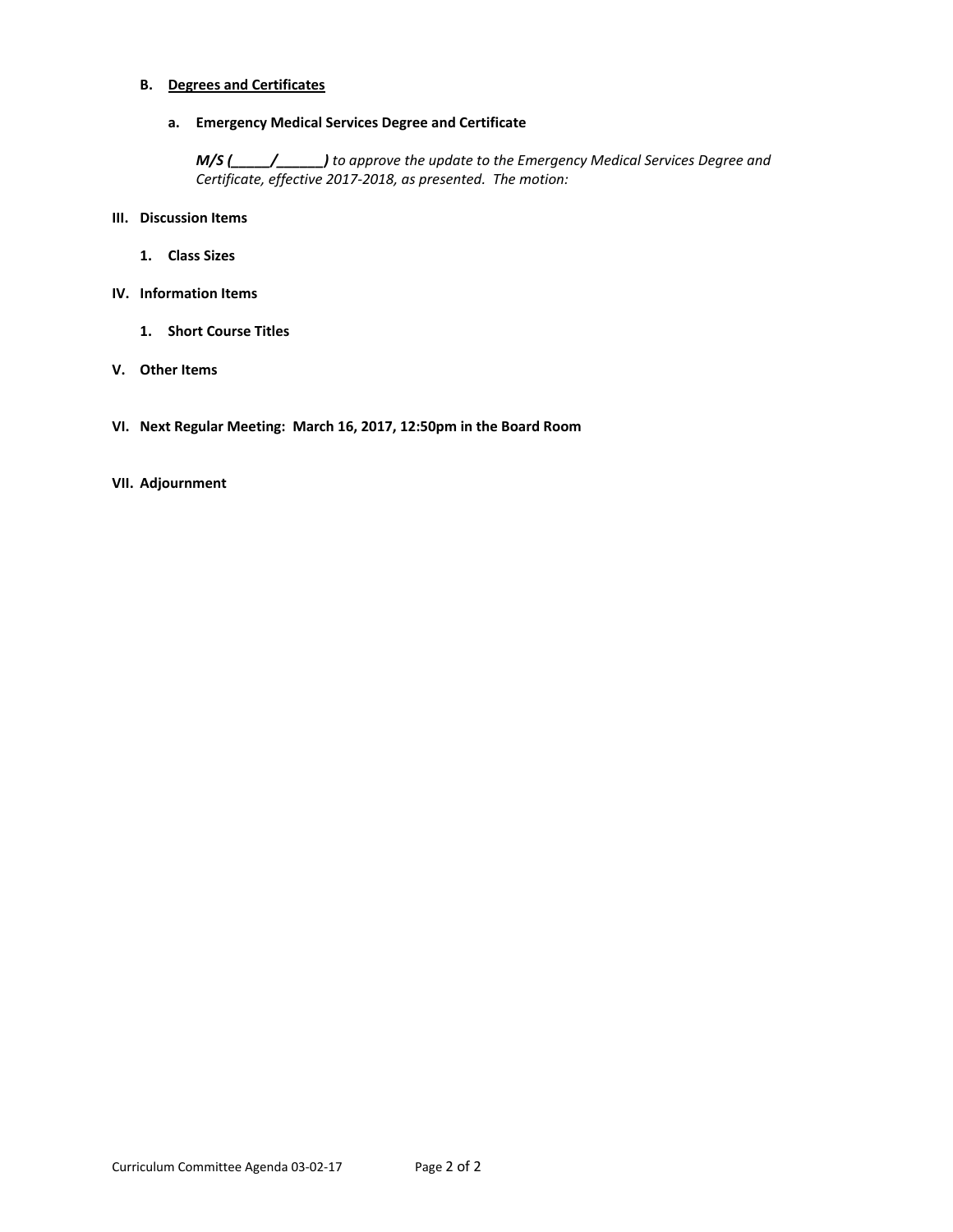| <b>CC Meeting 03-02-17</b> |                                                               |     |                                                                                                                           |  |  |  |
|----------------------------|---------------------------------------------------------------|-----|---------------------------------------------------------------------------------------------------------------------------|--|--|--|
| ENGL 250                   | <b>Creative Writing</b>                                       |     | 3.0 Description, objectives, content, methods of eval, and texts.                                                         |  |  |  |
| <b>FILM 130</b>            | Introduction to Film                                          |     | 3.0 Description, Objectives, SLOs, and text update.                                                                       |  |  |  |
| <b>FIRE 148</b>            | Firefighter I Capstone Training                               |     | 1.0 NEW COURSE                                                                                                            |  |  |  |
| <b>FREN 100</b>            | Elementary French I                                           |     | 5.0 Update texts and SLOs                                                                                                 |  |  |  |
| <b>FREN 110</b>            | <b>Elementary French II</b>                                   |     | 5.0 Update to texts and SLOs                                                                                              |  |  |  |
| <b>FREN 201</b>            | Intermediate French I                                         |     | 5.0 Update to texts and SLOs                                                                                              |  |  |  |
| <b>FREN 211</b>            | Intermediate French II                                        |     | 5.0 Update to texts and SLOs.                                                                                             |  |  |  |
| <b>FREN 230</b>            | Intermediate Conversational French I                          |     | 3.0 Course Deletion                                                                                                       |  |  |  |
| <b>MUS 102</b>             | Introduction to Music Lit & Listening                         |     | 3.0 Course description has been expanded so students know<br>what kinds of music they will be studying. Textbook updated. |  |  |  |
| <b>PHT 108</b>             | Introduction to Pharmacy Technology                           | 2.0 | Remove recommended preps, update textbooks, and revise<br><b>SLOs</b>                                                     |  |  |  |
| <b>PHT 120</b>             | Pharmacy Technician Body Systems I                            |     | 3.0 Removal of prerequisites, remove recommended preps, and<br>update textbooks                                           |  |  |  |
| <b>PHT 125</b>             | Pharmacy Technician Body Systems II                           |     | 3.0 Remove prerequisites, remove recommended prep, and<br>update textbooks                                                |  |  |  |
| <b>PHT 130</b>             | Calculation & Pharmacology for Pharmacy<br><b>Technicians</b> |     | 3.0 Remove recommended preps, update textbook, and revise<br><b>SLO</b>                                                   |  |  |  |
| <b>PHT 140</b>             | <b>Pharmacy Technician Operations</b>                         | 4.5 | Remove recommended prep, update textbooks, and revise<br><b>SLOs</b>                                                      |  |  |  |
|                            |                                                               |     |                                                                                                                           |  |  |  |
|                            |                                                               |     |                                                                                                                           |  |  |  |
|                            |                                                               |     |                                                                                                                           |  |  |  |
|                            |                                                               |     |                                                                                                                           |  |  |  |
|                            |                                                               |     |                                                                                                                           |  |  |  |
|                            |                                                               |     |                                                                                                                           |  |  |  |
|                            |                                                               |     |                                                                                                                           |  |  |  |
|                            |                                                               |     |                                                                                                                           |  |  |  |
|                            |                                                               |     |                                                                                                                           |  |  |  |
|                            |                                                               |     |                                                                                                                           |  |  |  |
|                            |                                                               |     |                                                                                                                           |  |  |  |
|                            |                                                               |     |                                                                                                                           |  |  |  |

| <b>IPROGRAMS</b>                                  |  |                                                                                                                                                        |  |  |  |  |  |  |
|---------------------------------------------------|--|--------------------------------------------------------------------------------------------------------------------------------------------------------|--|--|--|--|--|--|
| <b>Emergency Medical Services Degree and Cert</b> |  | Removal of elective section for degree. Replace EMTP 210<br>and EMTP 215 with EMTP 202, 204, and 206. Unit value to<br>39.5 for degree and certificate |  |  |  |  |  |  |
|                                                   |  |                                                                                                                                                        |  |  |  |  |  |  |
|                                                   |  |                                                                                                                                                        |  |  |  |  |  |  |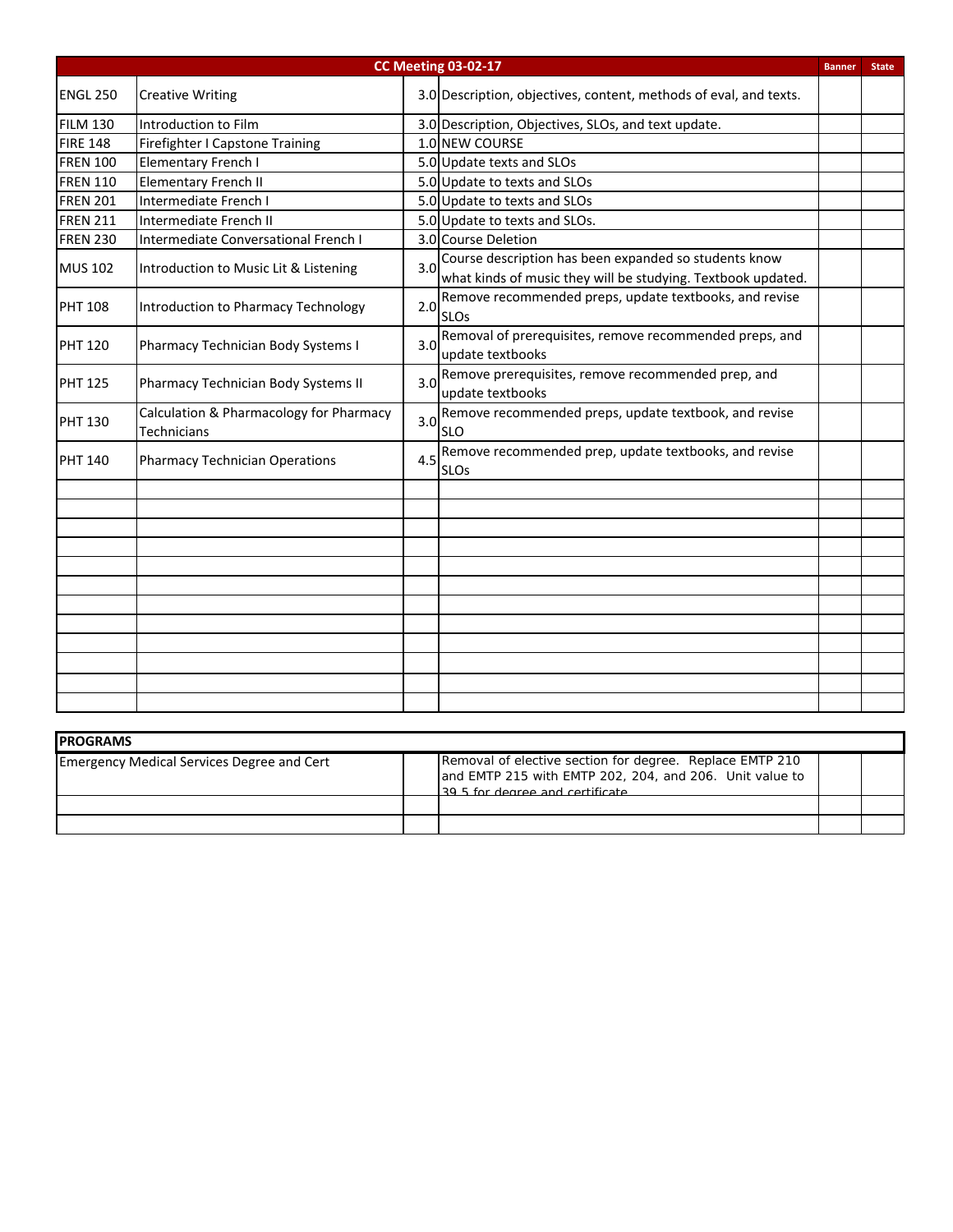

# **IMPERIAL VALLEY COLLEGE CURRICULUM COMMITTEE MINUTES (Unadopted) Regular Meeting, Thursday, February 16, 2017**

**12:50 p.m. –Board Room**

| Present:         | ⊠Nicholas Akinkuoye       | ⊠Craig Blek           | ⊠Tina Aguirre          | ⊠Andrew Robinson           |
|------------------|---------------------------|-----------------------|------------------------|----------------------------|
|                  | $\Box$ Michael Heumann    | ⊠Xochitl Tirado       | <b>ØDaniel Gilison</b> | ⊠Carol Hegarty             |
|                  | ⊠Allyn Leon               | ⊠Jose Velasquez       | $\square$ Norma Nava   | <b>ØTrinidad Argüelles</b> |
|                  | $\square$ Andres Martinez | ⊠Jose Ruiz            | $\Box$ Sydney Rice     | $\Box$ Kristen Gomez       |
|                  | $\Box$ Kevin White        | ⊠Cathy Zazueta        | □ASG Representative    |                            |
|                  |                           |                       |                        |                            |
| Consultants:     | $\Box$ Efrain Silva       | $\Box$ Becky Green    | $\Box$ Gloria Carmona  | <b>ØDavid Drury</b>        |
|                  | $\Box$ David Zielinski    | $\square$ Norma Nunez | $\Box$ Kevin Howell    | $\Box$ Jill Kitzmiller     |
|                  | $\Box$ Lennor Johnson     |                       |                        |                            |
| Ex-officio       |                           |                       |                        |                            |
| <b>Visitors:</b> |                           |                       |                        |                            |
| <b>Recorder:</b> | Dixie Krimm               |                       |                        |                            |

#### **I. Opening of the Meeting**

#### **A. Call to order**

Craig Blek called the regular meeting of the Imperial Valley College Curriculum Committee to order at 12:58 pm on Thursday, February 16, 2017.

#### **B. Approval of the Minutes**

#### **1. Regular Meeting of December 1, 2016**

*M/S (Aguirre/Leon) to approve the minutes of the December 1, 2016, regular meeting of the Curriculum Committee, as presented.*

#### **II. Action Items**

#### **A. Credit Courses**

#### **1. Deleted Courses**

- **a. FIRE 241 – Training Instructor 1B: Psychomotor Lesson Delivery (1.5)**
- **b. FIRE 242 – Training Instructor 1C: Instructional Development Techniques (1.5)**

*M/S (Aguirre/Leon) to approve the deletion of FIRE 241 and FIRE 242 from the credit curriculum, effective 2017‐2018. The motion carried.*

#### **2. Inactivated Courses**

- **a. NURS 108 – Gerontology Nursing (2.0)**
- **b. NURS 217 – Medical Surgical Nursing II (4.0)**

*M/S (Aguirre/Leon) to approve the inactivation of NURS 108 and NURS 217 for no more than 3 years, effective 2017‐2018, as presented. The motion carried.*

Tina commented that they were still waiting for certain approvals for revisions made to the program and that as soon as approvals were received then these courses would be deleted.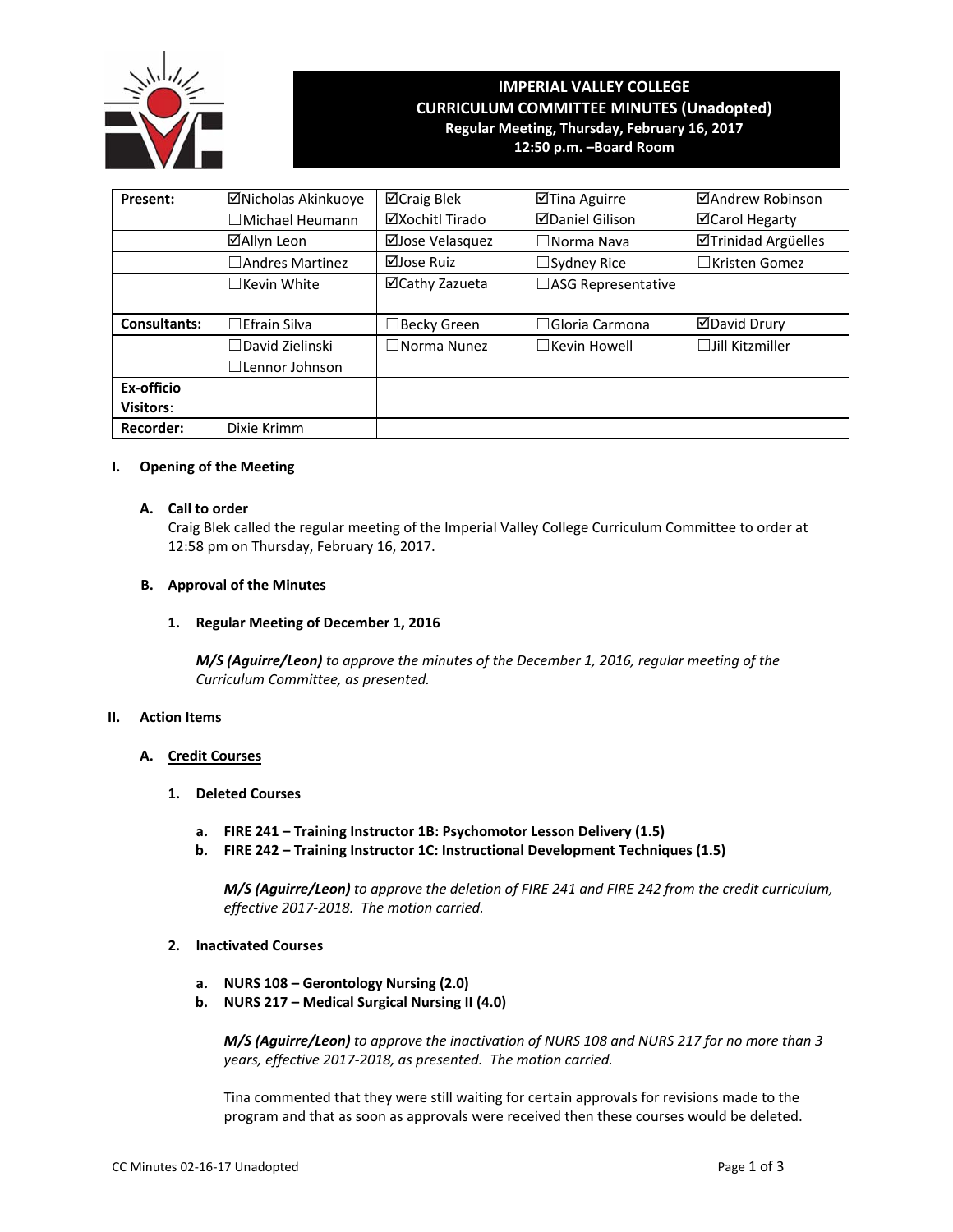- **3. Revised Courses**
	- **a. EMTP 200 – Introduction to Advanced Prehospital Care – Paramedic (9.0)**
	- **b. FIRE 231 – Incident Command System 300 (1.5)**
	- **c. NURS 107 – Nursing Fundamentals (7.0)**
	- **d. NURS 109 – Pharmacology (1.0)**
	- **e. NURS 123 – Pharmacology II (1.5)**
	- **f. NURS 127 – Medical Surgical Nursing I (4.0)**
	- **g. NURS 128 – Nursing Care of the Childbearing Family (4.0)**
	- **h. NURS 218 – Nursing Care of the Childrearing Family (3.5)**
	- **i. NURS 219 – Psychiatric and Mental Health Nursing (3.0)**
	- **j. NURS 227 – Medical Surgical Nursing III & Preceptorship (8.0)**
	- **k. VN 110 – Introduction to Patient Care I (5.0)**
	- **l. VN 112 – Introduction to Patient Care II (5.0)**
	- **m. VN 114 – Pharmacology I (1.5)**
	- **n. VN 116 – Patient Care Management and Critical Thinking (2.5)**
	- **o. VN 120 – The Maternity Cycle (5.5)**
	- **p. VN 122 – Common Health Problems I (5.5)**
	- **q. VN 124 – Pharmacology II (2.0)**
	- **r. VN 130 – Common Health Problems II (5.5)**
	- **s. VN 132 – Common Health Problems III (5.5)**

 *M/S (Aguirre/Leon) to approve the update to items a. through s. above as indicated in CurricUNET, effective 2017‐2018, as presented. The motion carried.*

- **4. New Courses**
	- **a. CIS 213 – JavaScript Fundamentals for Web Development (3)**
	- **b. EMTP 202 – Trauma Emergencies – Paramedic (3.5)**
	- **c. EMTP 204 – Medical Emergencies – Paramedic (6.0)**
	- **d. EMTP 206 – Emergency Medical Services Operations – Paramedic (5.5)**
	- **e. NURS 223 – Medical Surgical and Geriatric Nursing (5.0)**

 *M/S (Leon/Aguirre) to approve the addition of CIS 213, EMTP 202, EMTP 204, EMTP 206, and NURS 223, to the credit curriculum, effective 2017‐2018, as presented. The motion carried.*

#### **B. Distance Education Courses – Addendum Documentation**

#### **a. CIS 213 – JavaScript Fundamentals for Web Development (3)**

*M/S (Leon/Tirado) to approve the Distance Education Addendum for CIS 213, effective 2017‐2018, to provide greater access and allow the inclusion of all modalities of learning, as presented. The motion carried.*

#### **C. Degrees and Certificates**

- **a. Nursing – Associate Degree (R.N.)**
- **b. Nursing – Vocational Degree (V.N.)**

 *M/S (Aguirre/Leon) to approve the update to the Nursing (R.N.) and (V.N.) degrees, effective 2017‐ 2018, as presented. The motion carried.*

### **III. Discussion Items**

**None.**